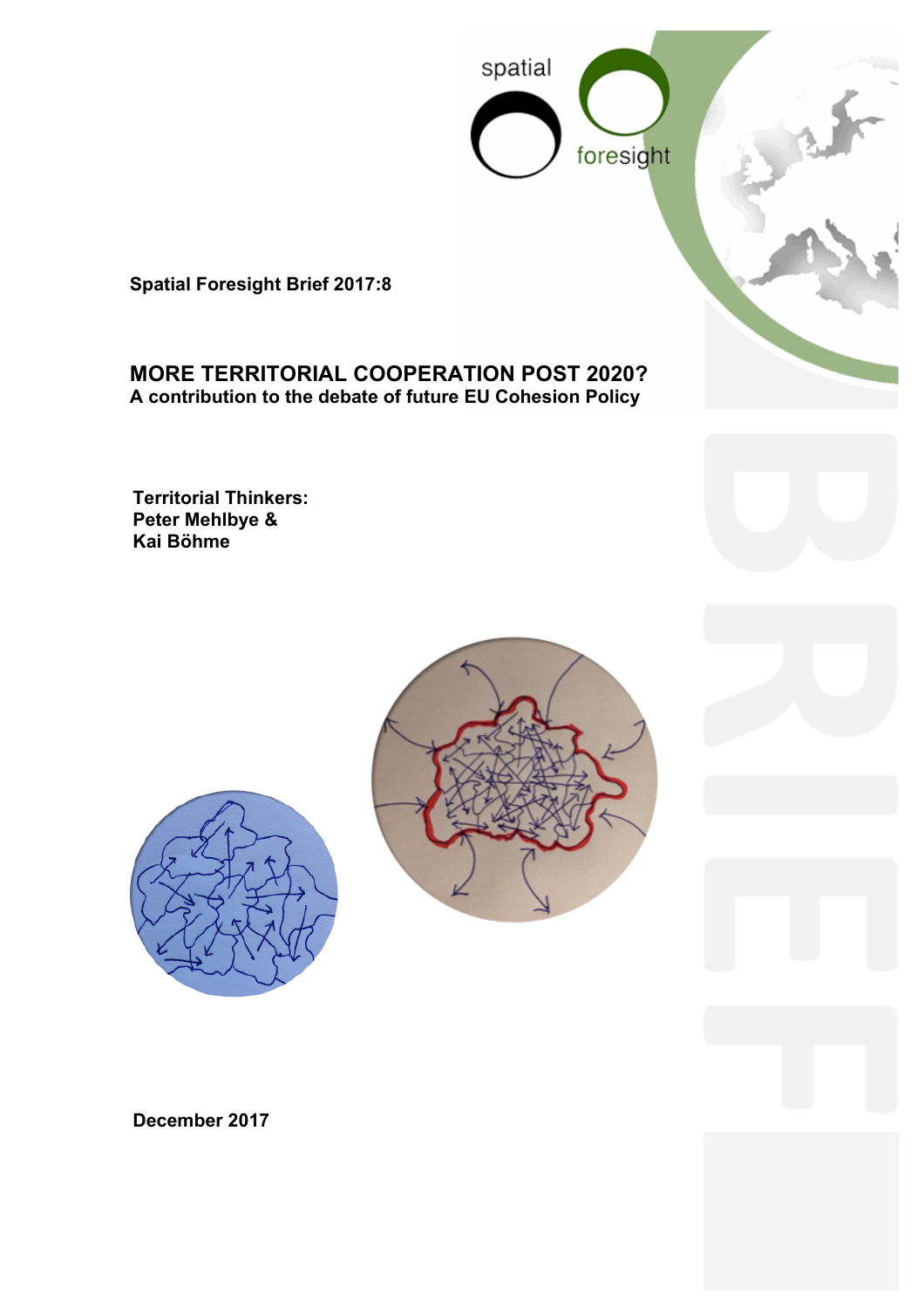

#### **Spatial Foresight GmbH** 7, rue de Luxembourg

L-7330 Heisdorf Luxembourg

www.spatialforesight.eu



This document is licensed under Creative Commons as BY-NC-ND. It allows you to download the work and share it with others as long as you credit the authors. You may not change the content in any way or use it commercially.

Spatial Foresight Brief 2017:8 More Territorial Cooperation Post 2020? A contribution to the debate of future EU Cohesion Policy 2 (8)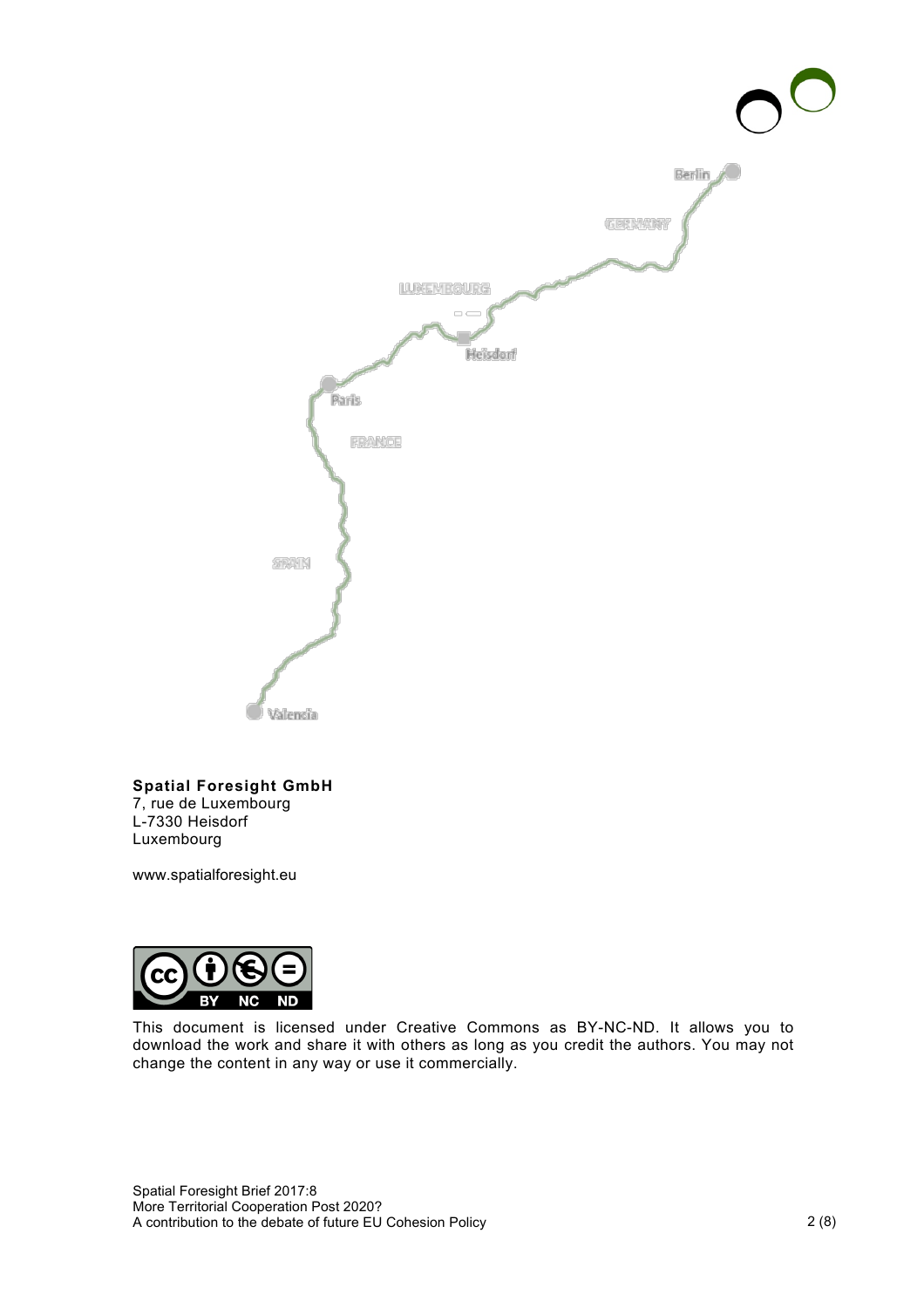

## **Why and how to implement more territorial cooperation in ESIF post 2020**

### *Why do the EU need more Territorial Cooperation?*

Today's development challenges and potential can no longer be mastered by decision makers in charge of individual territories, be it municipalities, regions or countries. The high levels of territorial interdependencies and interaction imply that for almost any development issue, territorial impacts extend beyond administrative borders and decisions at different administrative/territorial units need to play together. Examples range from sewage water and waste treatment, environment challenges, via social inclusion, innovation, job creation, to industrial and economic synergies, infrastructure provisions, services of general interest and the creation of leisure facilities and green spaces for citizens. Ignoring territorial interdependencies brings risks of losing synergies, potential conflicting interventions and sub-optimisation of investments. Policy makers now express a growing interest in looking for opportunities beyond their territorial borders and address the function of larger areas.

#### *Extra development for territories joining forces on exploring common functionalities!*

Territorial cooperation concerns any collaboration of two or more administrative authorities, each with responsibility for a certain territorial unit or entity, such a municipality, a region or an entire nation. Territorial cooperation addresses different functional relationships, comparative strengths and challenges and builds alliances on making the most of the common situation. In principle territorial cooperation arrangements can be useful at all scales, i.e. city networking and clusters of neighbouring municipalities, in larger functional areas including rural and urban areas, in areas promoting ruralurban partnerships, in cross-border cooperation and in transnational areas as well as in European cooperation. The definition of functional areas is not given, and stakeholders may very well develop their own ideas on the types of functional integration that would help to address the issues, opportunities or challenges they focus on. In all cases, the aim is to harvest the diversity of inherent opportunities and bring added value to the entire functional area by joining forces and create development that would not come by staying apart. This requires joint strategies and investment actions.

#### *What could EU Cohesion Policy post 2020 do to amplify Territorial Cooperation?*

The debate on EU Cohesion Policy and the best use of European Structural Investment Funds after 2020 is already in motion. The ambition is to innovate and ensure the most efficient investments of the funds to the benefit of the European process. In discussion is to learn from the experience in the field of European Territorial Cooperation (Interreg) and from Integrated Territorial Investments (ITI) and Community Led Local Development (CLLD), and further develop and use this functional approach to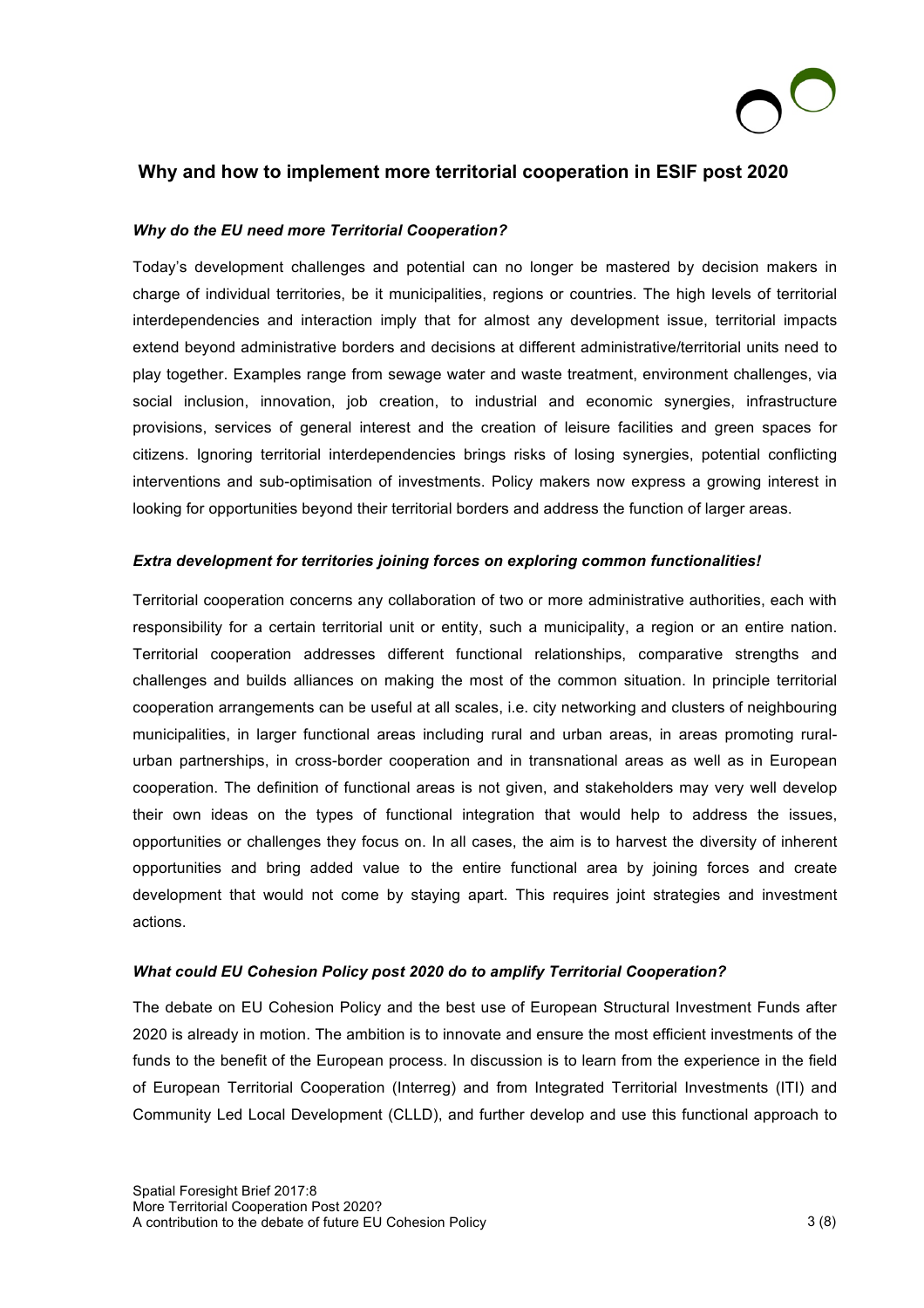

urban and regional development. This all points at expanding and innovating the ITI and CLLD instruments and Interreg.

This brief argues that,

- (1) territorial cooperation is mature to be a priority in national and regional mainstream programmes, and
- (2) a focus on territorial cooperation within functional areas in all ESIF activities can release additional development potential, more efficient investment spending and more European integration.

**Key messages and concrete proposals concerning the regulatory framework guiding the ESIF mainstream programmes post 2020:**

- Make territorial cooperation on functional areas mandatory for every regional and national funding programme.
- Make a functional approach mandatory in cross-border and transnational Interreg programmes leading to specific projects of territorial cooperation.
- Ensure that each ESIF programme includes considerations and proposals on functional geographies within the programme area to be developed in concrete projects as national and/or regional investment initiatives.
- Consider cooperation projects with 'neighbouring' national or regional ESIF programmes addressing functional areas across borders that benefit from cooperation. In designing such projects, close coordination with relevant Interreg programmes is needed to ensure complementarity and avoid overlaps.
- Integrate local players from all sectors of society to facilitate and develop territorial cooperation. Close involvement of interested citizens and enterprises should be given high priority to stimulate local ideas and drive.
- Encourage territorial cooperation and projects on functional relationships and geographies through specific selection criteria for future ESIF programmes and operations.
- Earmark a budget allocation in EU Cohesion Policy for territorial cooperation projects on functional areas, at a level of 5-8%. The funding of Interreg programmes should prevail or, if possible, be enhanced in support of their true European dimension.

Policy makers are encouraged to promote the above mindset and proposals in EU Cohesion Policy and the European Structural Investment Fund regulatory framework post 2020.

The European Commission should be invited to develop and detail further proposals for the implementation of Territorial Cooperation and nourish the necessary political process.

*O – O – O*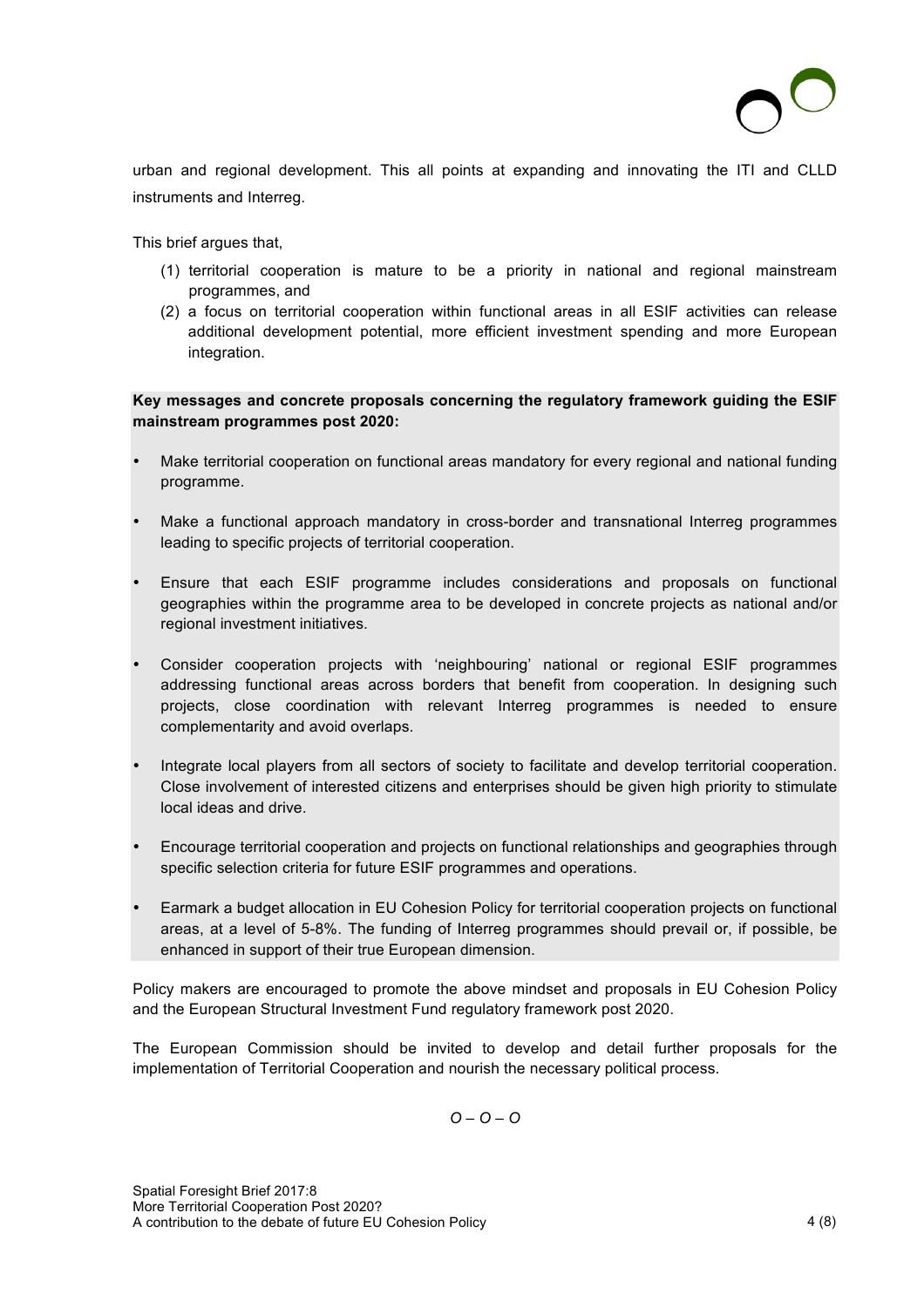

## **Arguments in favour of territorial cooperation**

*Behind the key messages and proposals above lie the following observations, policy considerations and territorial thinking:*

### **Strong reasons for more emphasis on Territorial Cooperation in the EU**

*EU Cohesion Policy and ESI Funds post 2020 are under discussion. Changing political contexts and financial envelops make it necessary to discuss substantial changes to adjust Cohesion Policy and ESIF to the framework conditions post 2020 and provide a basis for a successful policy implementation contributing to the progress of the European Union.* 

*In an ever more connected world, an EU challenged by Brexit and protest voters lacking understanding of the benefits of the European project, future Cohesion Policy needs to pay more attention to the facts that*

- *(1) the development fate of a city or region is highly dependent on what happens in other cities and regions nearby, in Europe and even in the world, and*
- *(2) providing concrete and visible progress in the daily living environment contributes to European integration and counteracts citizens envy to vote for extremes.*

*Acknowledging the increasing level of territorial interdependencies in Europe and beyond, as well as the need to provide for greater economic and social wellbeing in many places, a stronger focus needs to be put on territorial cooperation, i.e. different administrative units working together. Cooperation is a must, not a luxury.* 

#### *Policy makers show appetite for functional areas*

*The European Commission (7th report on economic, social and territorial Cohesion: My Region, My Europe, Our future) argues that as the EU is facing an increasing number of new global challenges which have a significant impact on the economic, social and territorial cohesion in Europe. In response to many of these challenges, European territorial cooperation in border regions and in functional areas enables countries and regions to identify solutions to joint problems.* 

*The Committee of the Regions supports that a territorial cooperation approach is further implemented across the EU to perform as a new approach to urban and regional development.*

#### *European experiences in cooperation of territories*

*The EU has over the last decades gradually built up a truly European and powerful Interreg mechanism that has an important role to fulfil in addressing needs and potential lying in geographies defined for cross-border and transnational development and in interregional cooperation.* 

*In regional and national ESIF programmes, there is little interest for activities and cooperation outside the programme areas as well as for new development opportunities from interdependencies and comparative advantages within the programme areas. The larger functional context is largely absent in the majority of EU member states. However, in 13 countries programmes have harvested the first -*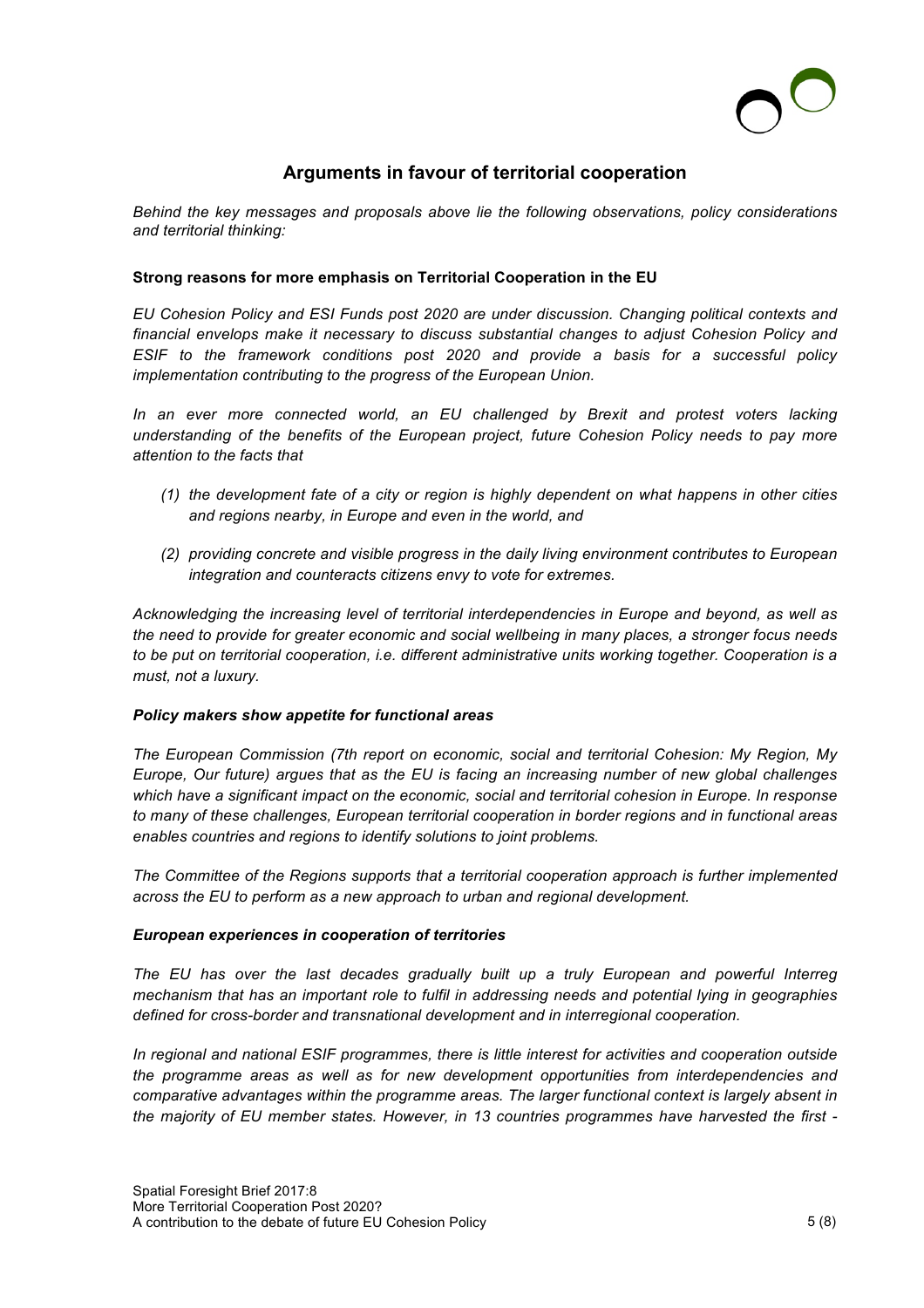

*somehow diverse and fragmented - experiences with ITI and CLLD which should be learned from. The future EU regulations should bring more clarity and understanding on the added value of thinking and cooperate in functional geographies and ensure that the approach become an element in all national and regional programmes.* 

## *Good regional and municipal practise is already existing, inside and outside EU Cohesion Policy!*

*In several places in the EU, cities, municipalities and regions are cooperating with one another across administrative borders to gain more than by staying on their own. Examples include pooling resources to deliver public services in areas like waste handling, road maintenance, etc., providing economies of scale.* 

*More ambitious and development oriented cooperation exploring comparative advantages and external marketing has also taken off. Here the focus is on joining forces and create mutual benefits from common development initiatives. This cooperation builds on the diversity of the larger, common territory, in considering a wider outlook on opportunities and threats, and in jointly exploring development potentials, counteract challenges and create jobs, services and recreational amenities for the population.* 

*Understanding the economic, social and environmental base, interdependencies and interactions*  within the common territory is the catalyst for cooperation on functional realities. At best, the *cooperation involves political commitment and public participation of relevant sector representatives*  from different administrative levels. Moreover, the private sector and civic society should become active partners in defining and implementing the concrete cooperation projects. This positive *momentum on cooperative development alliances should be examined, taken up and stimulated in future EU Cohesion Policy and ESIF.* 

## *How could future Cohesion Policy and ESIF strengthen territorial cooperation?*

*Experience at EU level as well as in several EU Member States clearly shows the need to strengthen territorial cooperation in Cohesion Policy beyond 2020 following two tracks: (1) to further strengthen the territorial cooperation within Interreg both in terms of content and funding, and (2) to further enhance cooperation in functional areas in national and regional ESIF programmes.* 

*It is important to stress that mainstreaming territorial cooperation does not mean replacing Interreg. Territorial cooperation within regional or national ESIF programmes should primarily focus on addressing functional geographies within the programme areas. In addition, also functional geographies and territorial interdependencies going beyond the programme areas should be addressed, in search of synergies and win-win situations to the benefits of the programme area. However, only emphasising the importance of Interreg will not be sufficient. Regional and national programmes need to do more to ensure they help territories to become fit for a future where territorial interdependencies will play an even stronger role than today. They must deliver output from cooperation projects, initiated from regional and national strategic considerations, that works for a stronger European integration of its citizens.*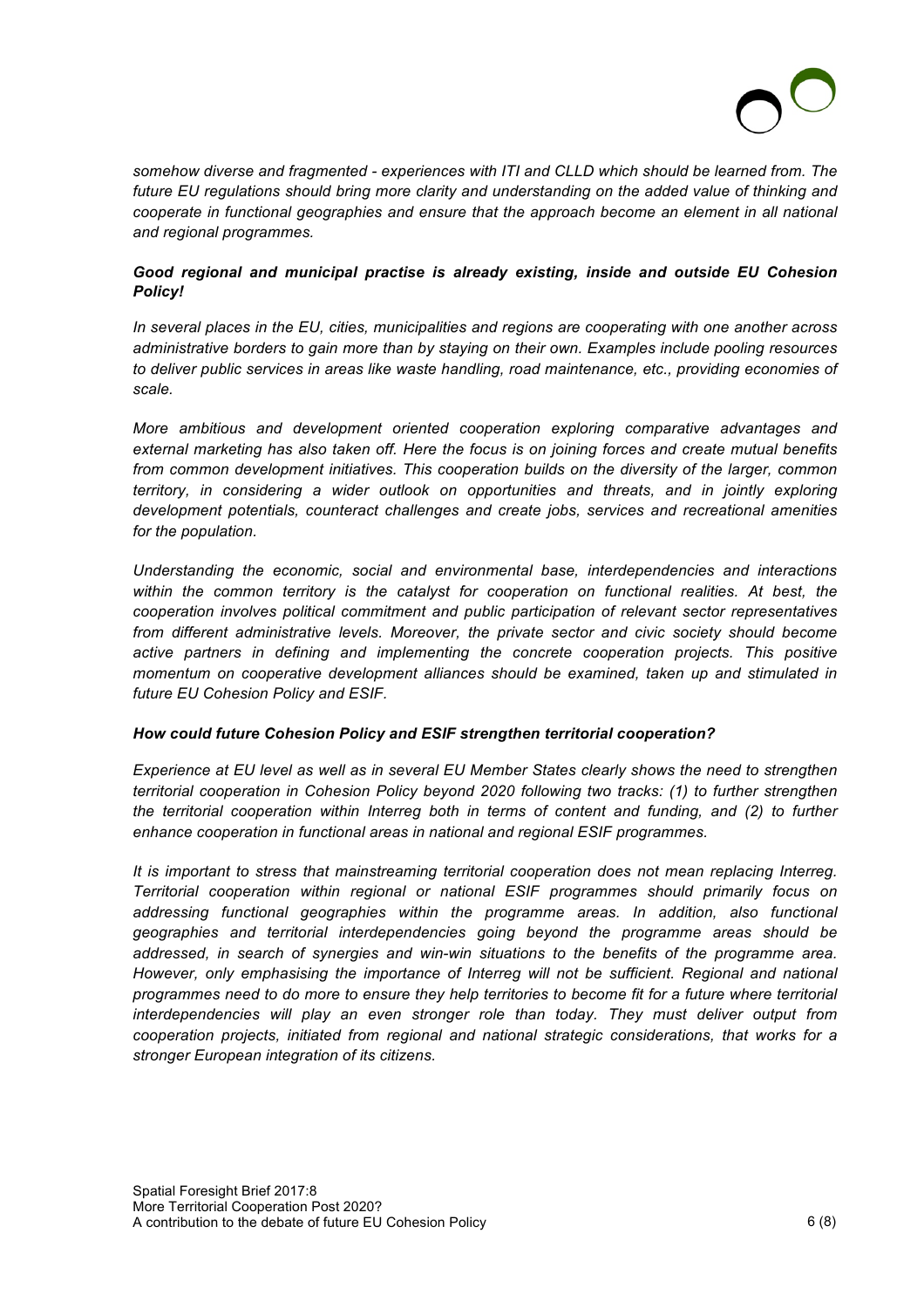

#### *Ensure dedicated regulation of territorial cooperation in ESIF post 2020*

*Today most ESIF programmes and actions are largely developed with an understanding that "my territory" gets a certain amount of money to increase its development potential and that this money is "my money", to be spent on "my territory". In doing so, territorial interdependencies have become a blind spot and important development opportunities are almost systematically excluded from the programmes. This has to change as member states, regions and cities in the EU cannot afford to miss out on vast opportunities for economic, social and territorial development and cohesion.*

*A first step of change is to ensure in the regulatory framework that territorial interdependencies and the importance of territorial cooperation are considered when drafting the programme documents.* 

*In developing the programmes, their strategy, objectives and priorities for intervention, the following elements should be included in the process:* 

- *The analysis of the programme area needs to focus on territorial interdependencies (a) within the programme area and (b) between the programme area and areas outside the programme area, that entails opportunities or challenges for joint development.*
- In the description of the programme objectives and priorities it needs to be outlined on how *territorial cooperation (at what level) can contribute to achieving the objectives.*
- It might be considered whether a programme should have a specific funding priority on territorial *cooperation (within or beyond the programme area).*
- It should be made clear that also beneficiaries outside the programme area are eligible when their *activities benefit the development of the programme area.*
- *Commitment and design of adequate governance setting that in an efficient way can deliver should be inherent in the programme.*

*In many regards, the programmes as well as the European Commission guidance provided can and should draw on experience with ITI and CLLD, and promote the territorial cooperation approach with a simple management setting.* 

#### *Make cooperation a mandatory selection criteria for every operation funded*

*The operations funded are the level of real action, i.e. the level which matters. Only if territorial cooperation on functional areas is clearly taken on board and lived at the level of operations, it will deliver added value. To stimulate operations, to think in terms of cooperation addressing larger functional geographies, should therefore be turned into a mandatory selection criteria.*